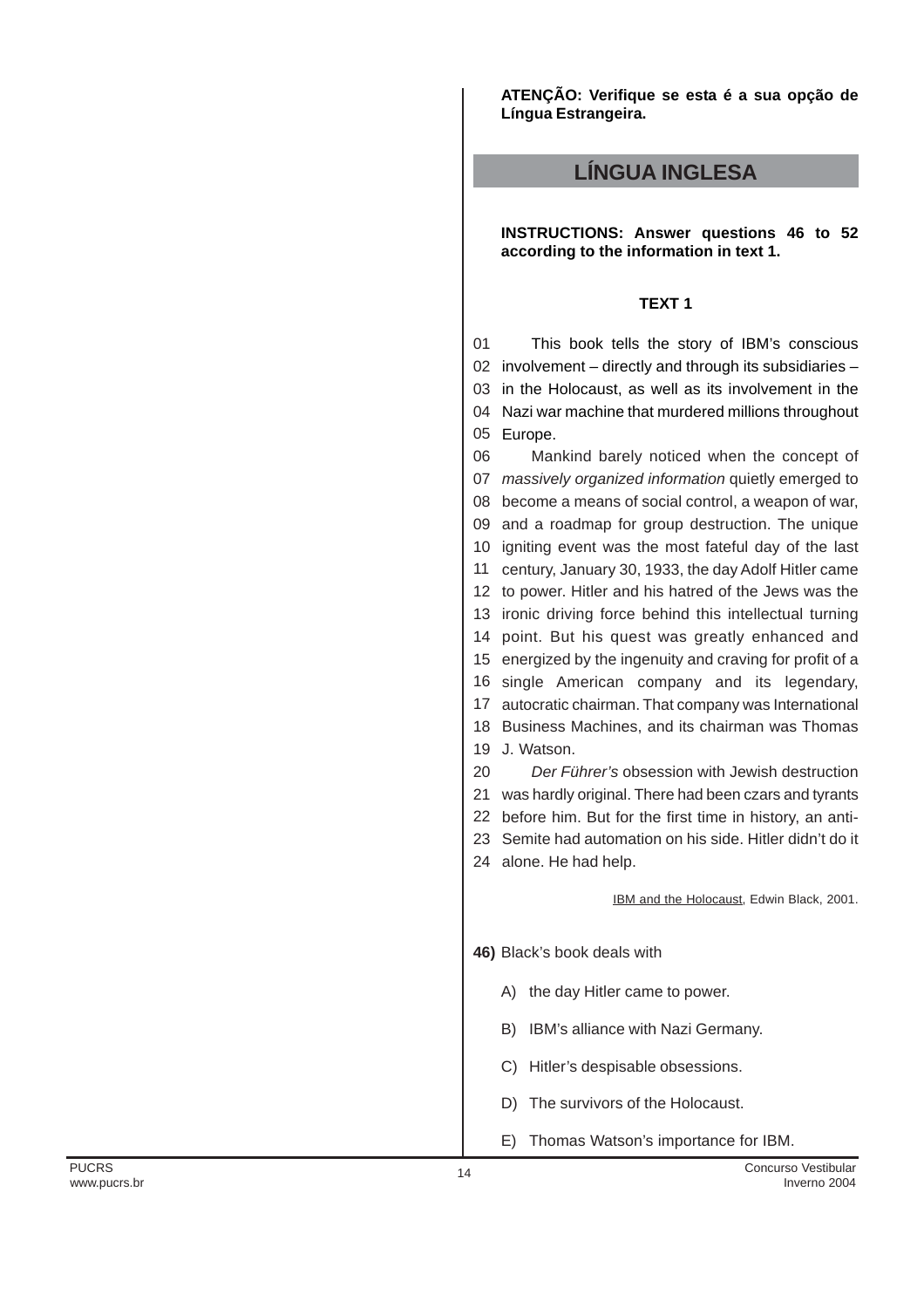- **47)** According to the text, the role played by massively organized information in Nazi Germany
	- A) was cleverly hidden from public knowledge.
	- B) enabled Hitler to cover those he considered his enemies.
	- C) destroyed hidden weapons belonging to enemy armies.
	- D) was greatly enhanced by Hitler's fascination with it.
	- E) permitted Hitler to control attacks by enemy forces.

### **48)** According to the text, Adolf Hitler stands apart from other tyrants in history because he

\_\_\_\_\_\_\_\_\_\_\_\_\_\_\_\_\_\_\_\_\_\_\_\_\_\_\_\_\_\_\_\_\_\_\_\_\_\_\_\_\_\_\_\_\_\_\_\_\_\_\_

- A) had the help of technology.
- B) commanded elite troups.
- C) was not a czar.
- D) was anti-Semite.
- E) craved for power.
- **49)** If Adolf Hitler had not had outside assistance he been able to achieve the staggering numbers of the Holocaust.

\_\_\_\_\_\_\_\_\_\_\_\_\_\_\_\_\_\_\_\_\_\_\_\_\_\_\_\_\_\_\_\_\_\_\_\_\_\_\_\_\_\_\_\_\_\_\_\_\_\_

- A) would have
- B) would had
- C) wouldn't have
- D) won't have
- E) could have
- **50)** The adverb "massively" in the expression "*massively* organized information" (line 07) could be substituted, without any change in meaning, by

\_\_\_\_\_\_\_\_\_\_\_\_\_\_\_\_\_\_\_\_\_\_\_\_\_\_\_\_\_\_\_\_\_\_\_\_\_\_\_\_\_\_\_\_\_\_\_\_\_

- A) tightly.
- B) hugely.
- C) thickly.
- D) loosely.
- E) carefully.

**51)** The word "ingenuity" (line 15) can be translated as

\_\_\_\_\_\_\_\_\_\_\_\_\_\_\_\_\_\_\_\_\_\_\_\_\_\_\_\_\_\_\_\_\_\_\_\_\_\_\_\_\_\_\_\_\_\_\_\_\_\_\_\_

- A) engenhosidade.
- B) inocência.
- C) ambição.
- D) desejo.
- E) ingenuidade.
- **52)** Conforme o emprego nesse texto, todas as palavras abaixo pertencem à mesma categoria gramatical, **EXCETO**
	- A) fateful (linha 10).
	- B) igniting (linha 10).
	- C) intellectual (linha 13).
	- D) craving (linha 15).
	- E) autocratic (linha 17).

# **INSTRUCTIONS: Answer questions 53 to 59 according to the information in text 2.**

#### **TEXT 2**

\_\_\_\_\_\_\_\_\_\_\_\_\_\_\_\_\_\_\_\_\_\_\_\_\_\_\_\_\_\_\_\_\_\_\_\_\_\_\_\_\_\_\_\_\_\_\_\_\_\_\_\_\_\_\_

01 02 of the fact that we have bodies. The plasticity of the 03 living matter of our nervous system, in short, is the 04 reason why we do a thing with difficulty the first time, 05 but soon do it more and more easily and, finally, with 06 sufficient practice, do it semi-mechanically, or with 07 hardly any consciousness at all. Our nervous systems 08 have grown to the way in which they have been 09 10 creased or folded, tends to fall forever afterward into 11 the same identical folds. 12 We are subject to the law of habit, in consequence exercised, just as a sheet of paper or a coat, once Habit is thus a second nature as it regards its

- 13 importance in adult life; for the acquired habits of our 14 training have by that time inhibited or strangled most 15 of the natural impulsive tendencies which were 16 originally there. Nine hundred and ninety-nine 17 thousandths of our activity is purely automatic and 18 habitual, from our rising in the morning to our lying 19 down each night. Our dressing and undressing, our 20 eating and drinking, our greetings and partings, our
- 21 hat-raisings and giving way for ladies to precede are
- 22 things of a type so fixed by repetition as almost to be
- 23 classed as reflex actions.

Habit or Education, William James, 1971.

- **53)** The main idea of text two is that
	- A) we should carefully decide about habits such as eating and drinking.
	- B) we should be conscious about the habits we develop from childhood.
	- C) most of our actions are conducted by habit alone.
	- D) the difficulty to do things is normal to all living beings.
	- E) everyone should be able to classify their reflex actions.